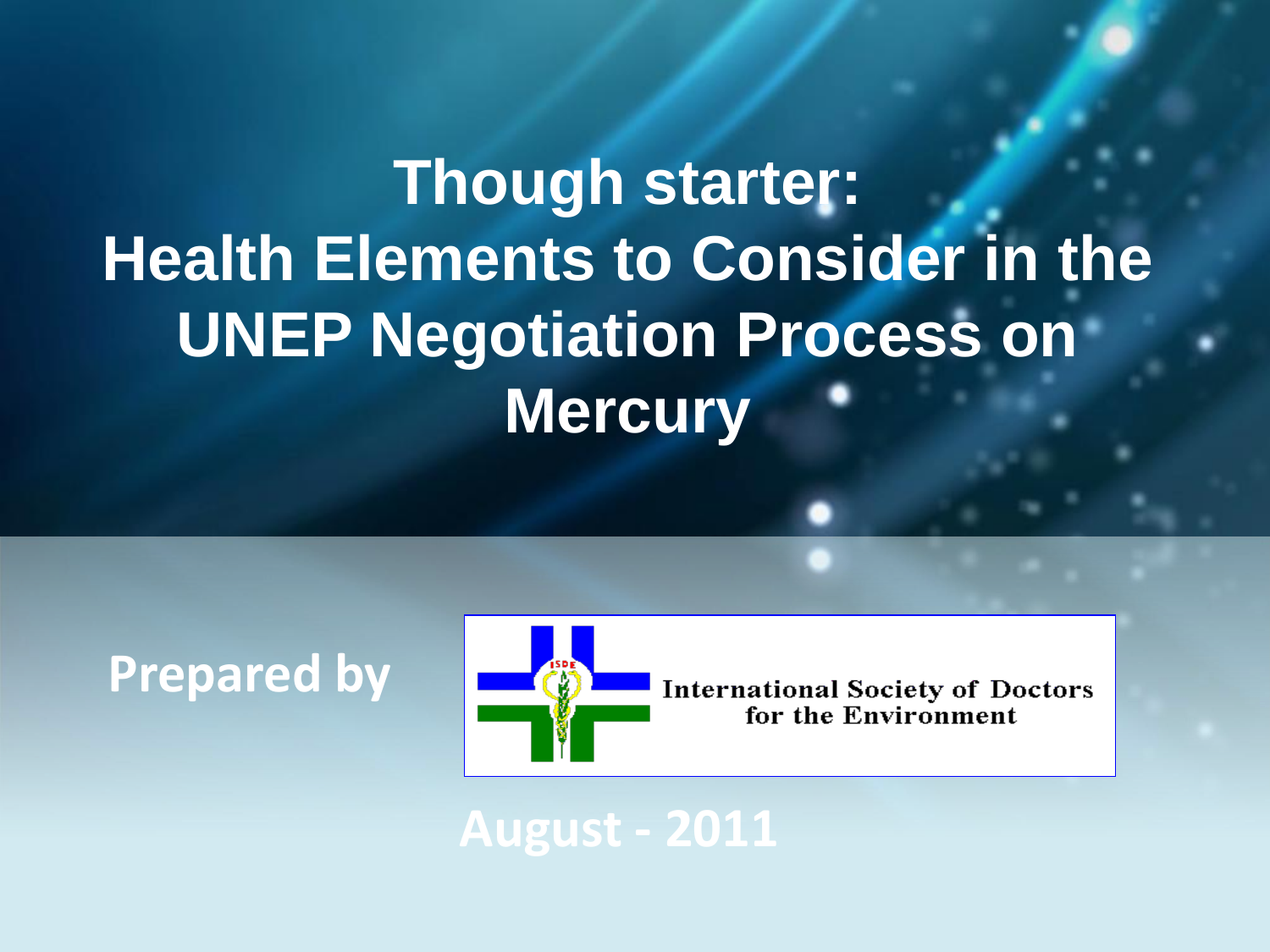#### **UNEP Mercury negotiation process**

• *"The UNEP negotiation process on mercury currently taking place aims to reduce or eliminate exposure to the negative, critical, and irreversible effects on human health and other species."*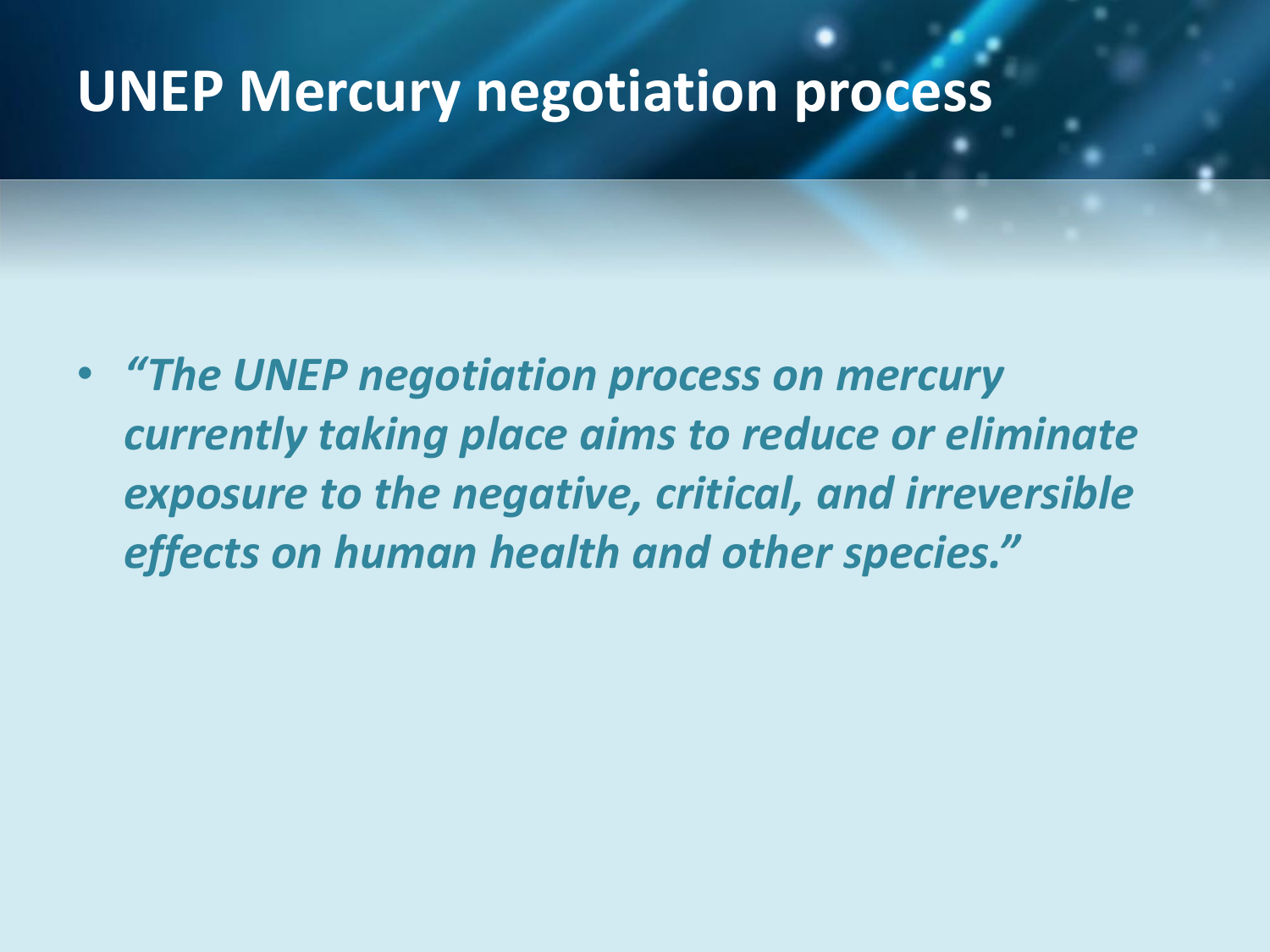## **Mercury and men**

• **Anthropogenic mercury in the environment:**

**Mercury is recognized as one of the many chemicals whose environmental presence has increased significantly in recent decades due to anthropogenic activity.**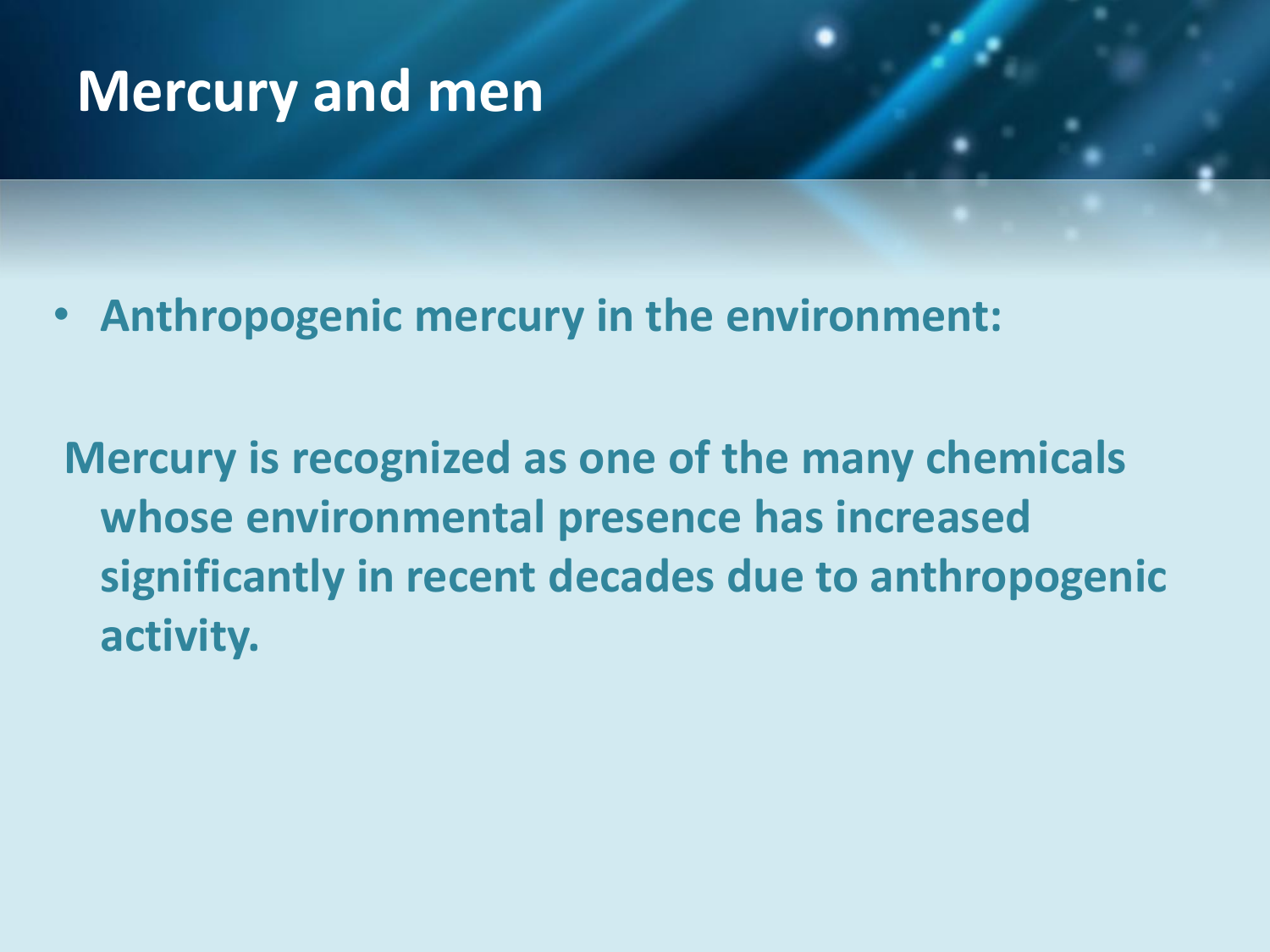# **Mercury and health**

- **Mercury is an important neurotoxic, cause central nervous system damage including memory, concentration and hearing loss, language problems, motor functions deficit, paralysis and central palsy, hypertension and other damage that may bring to severe health consequences, coma and death.**
- Mercury interfere with the normal development of the brain and is present since the same moment of conception.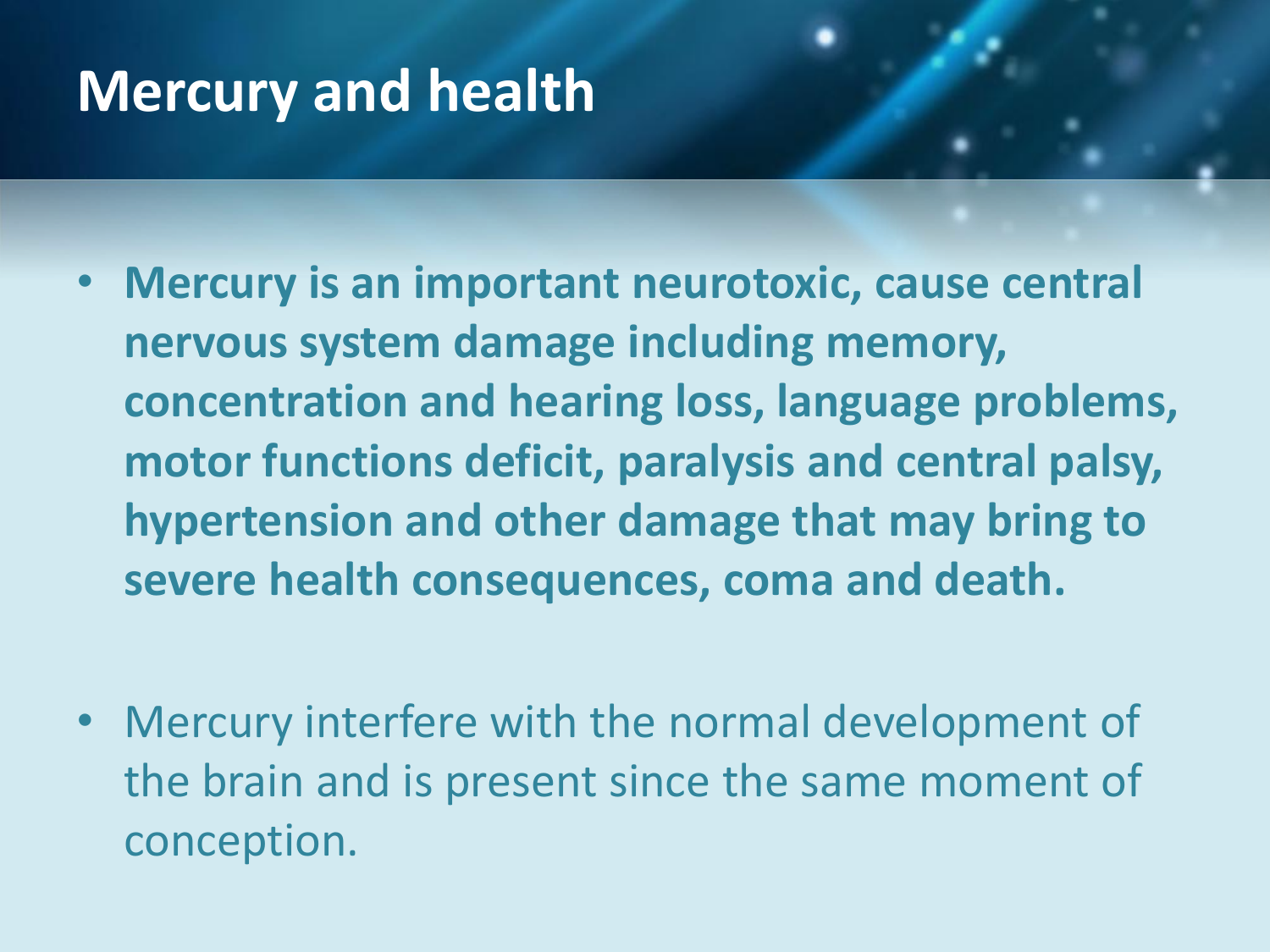#### Is important to understand:

- the health elements in the context of each country and region's environmental situation.
- that this elements are foundational for the positions and decisions making process of the parties,
- that play an important role later in the success of the implementation
- the impact on Public Health and other sectors involved.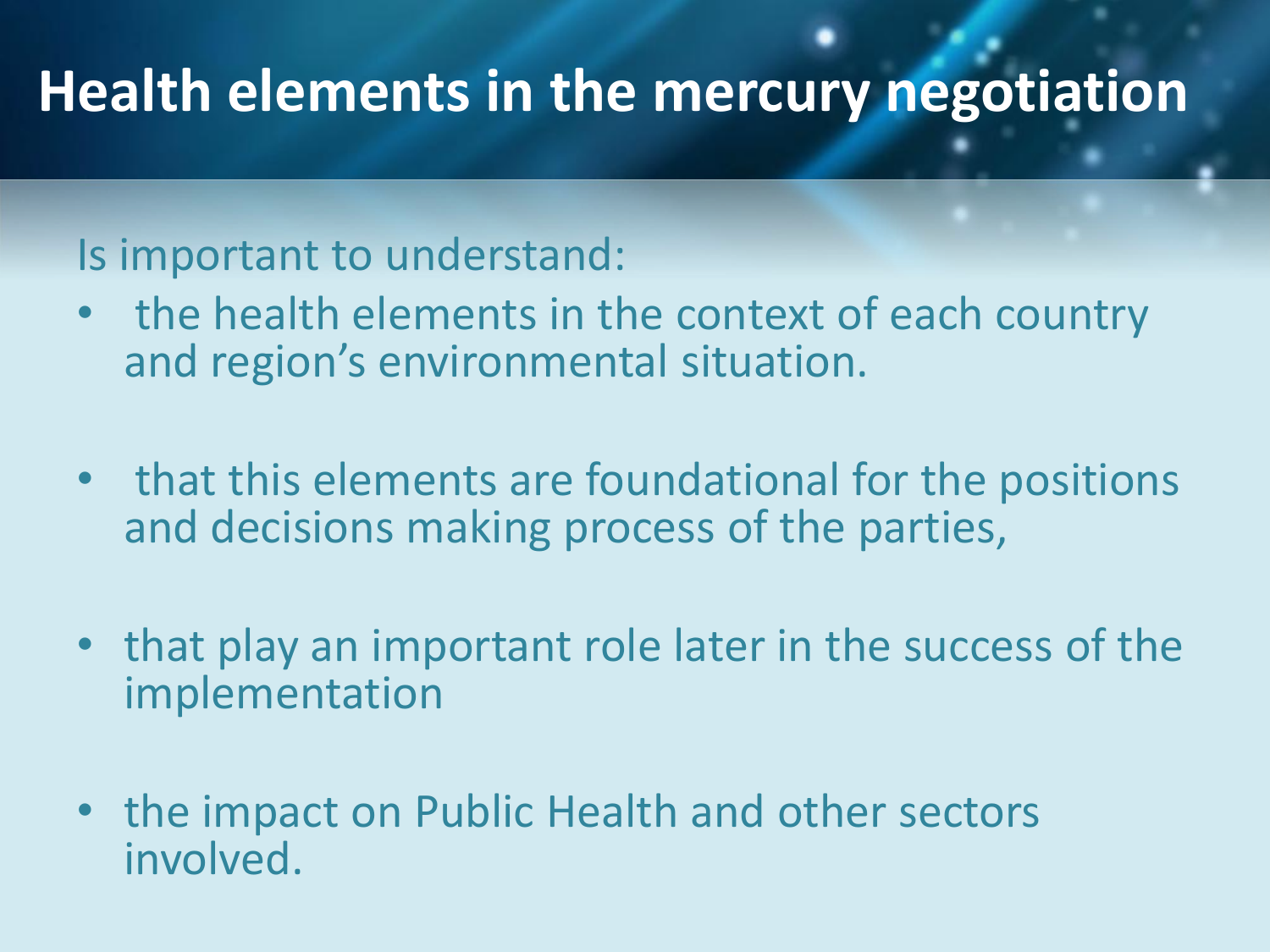And because…

It is necessary to forecast the financial resources for proper implementation and economic impact, taking into account all elements (included the burden of health elements) to present a comprehensive report.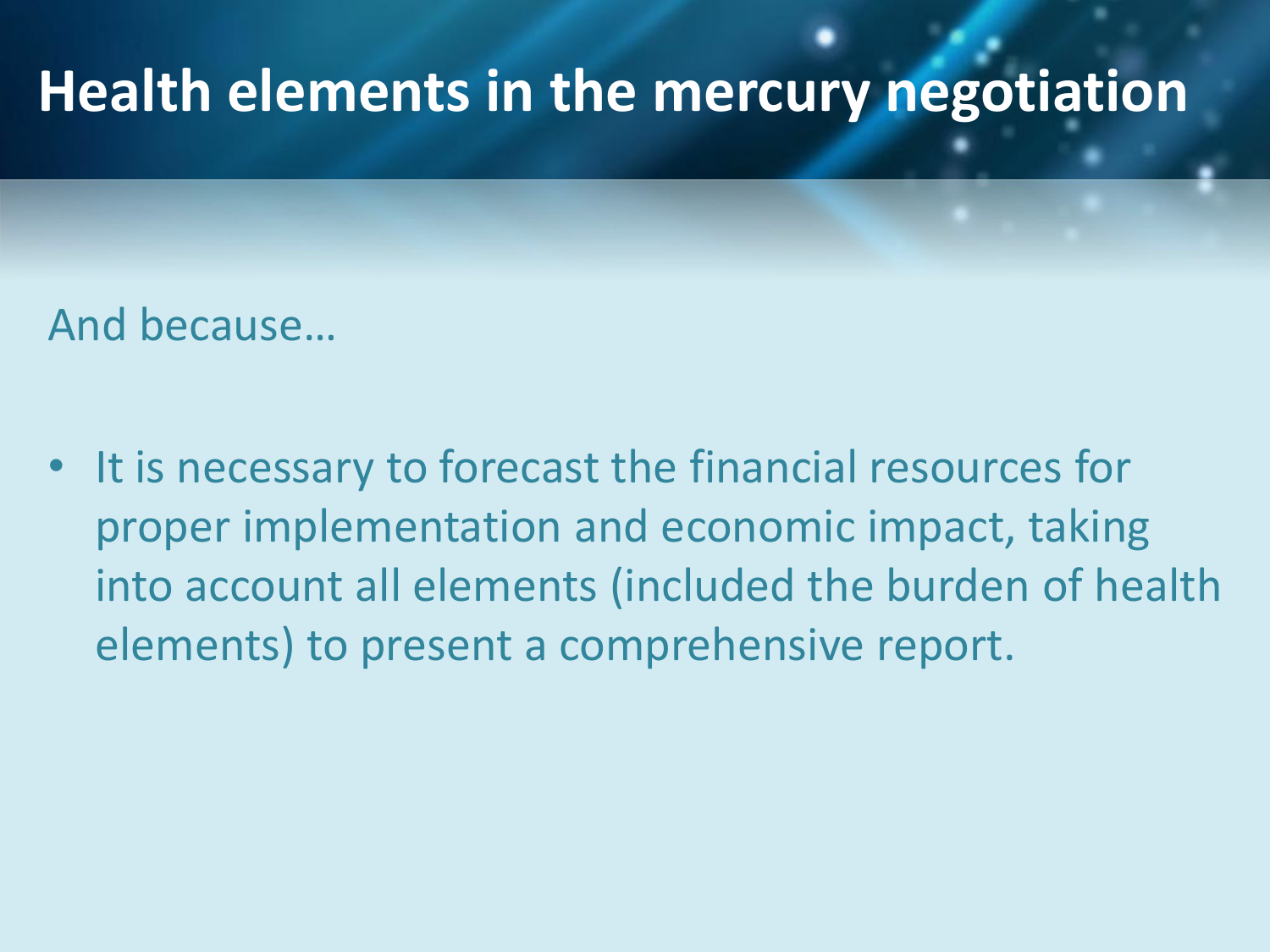- **The identification and analysis of information on health elements related to various activities and situations where mercury is significantly involved fuels the negotiation process**
- **It aims to help better understand, from a health perspective, the evolving current scenario involving different elements**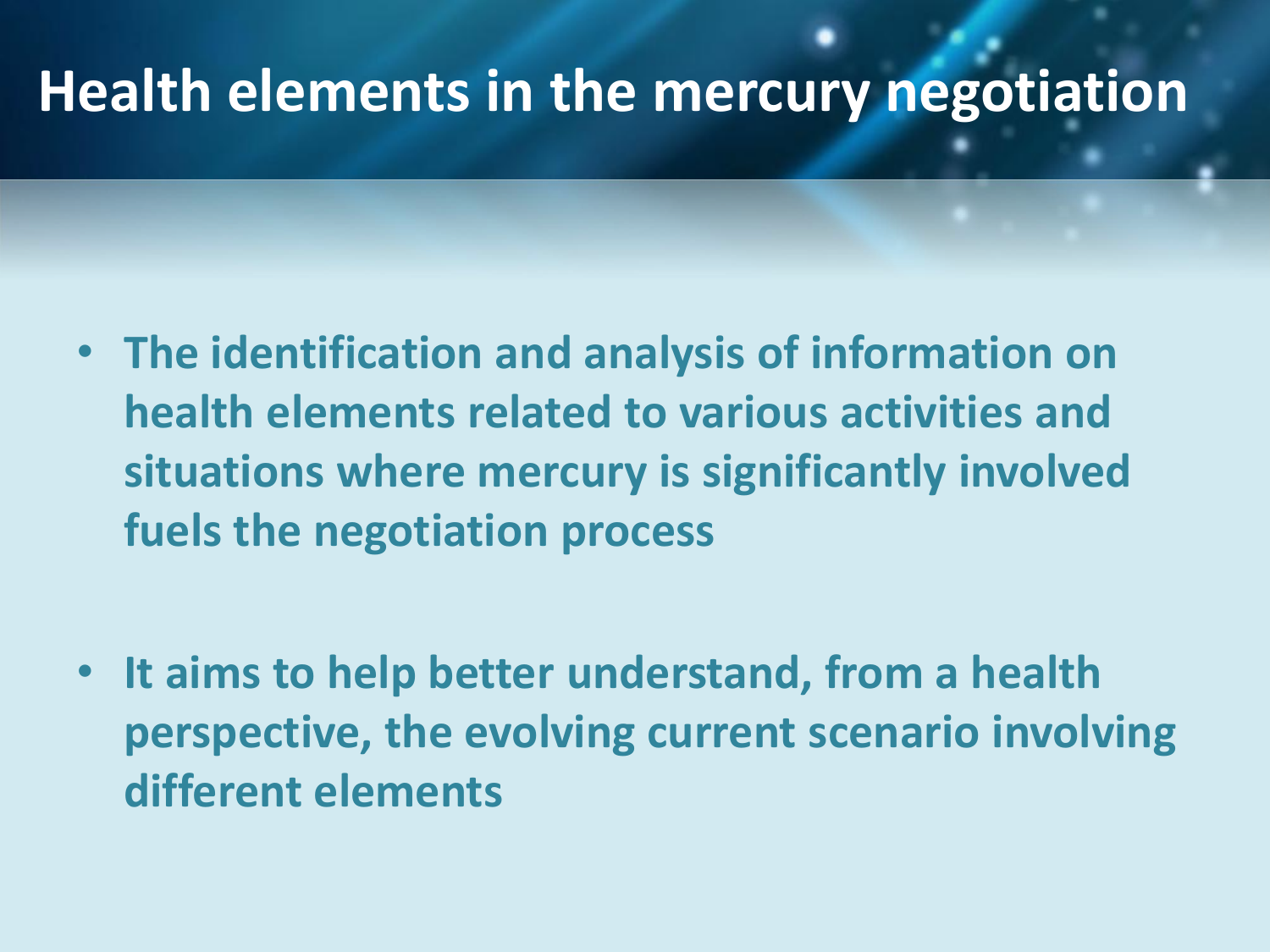The current approach and timely analysis of the health elements is an exercise to facilitate the work during the negotiation process;

Can also help to improve the process of post-treaty implementation in different sectors and at the national and regional levels.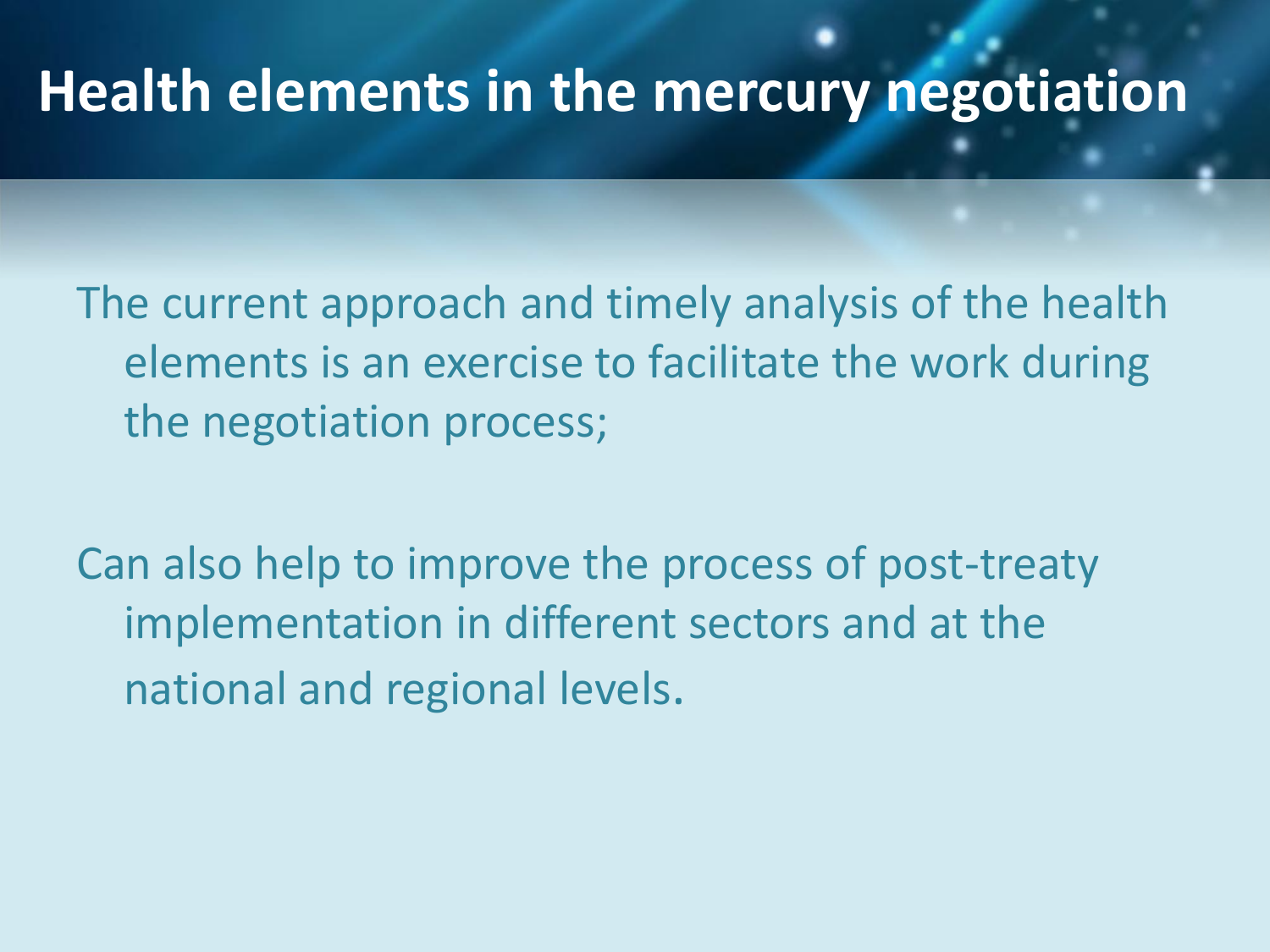This document presents the health elements of the negotiation process so as to

- promote mercury research,
- identify information and gaps, and
- stimulate debate in countries and regions by encouraging interaction among actors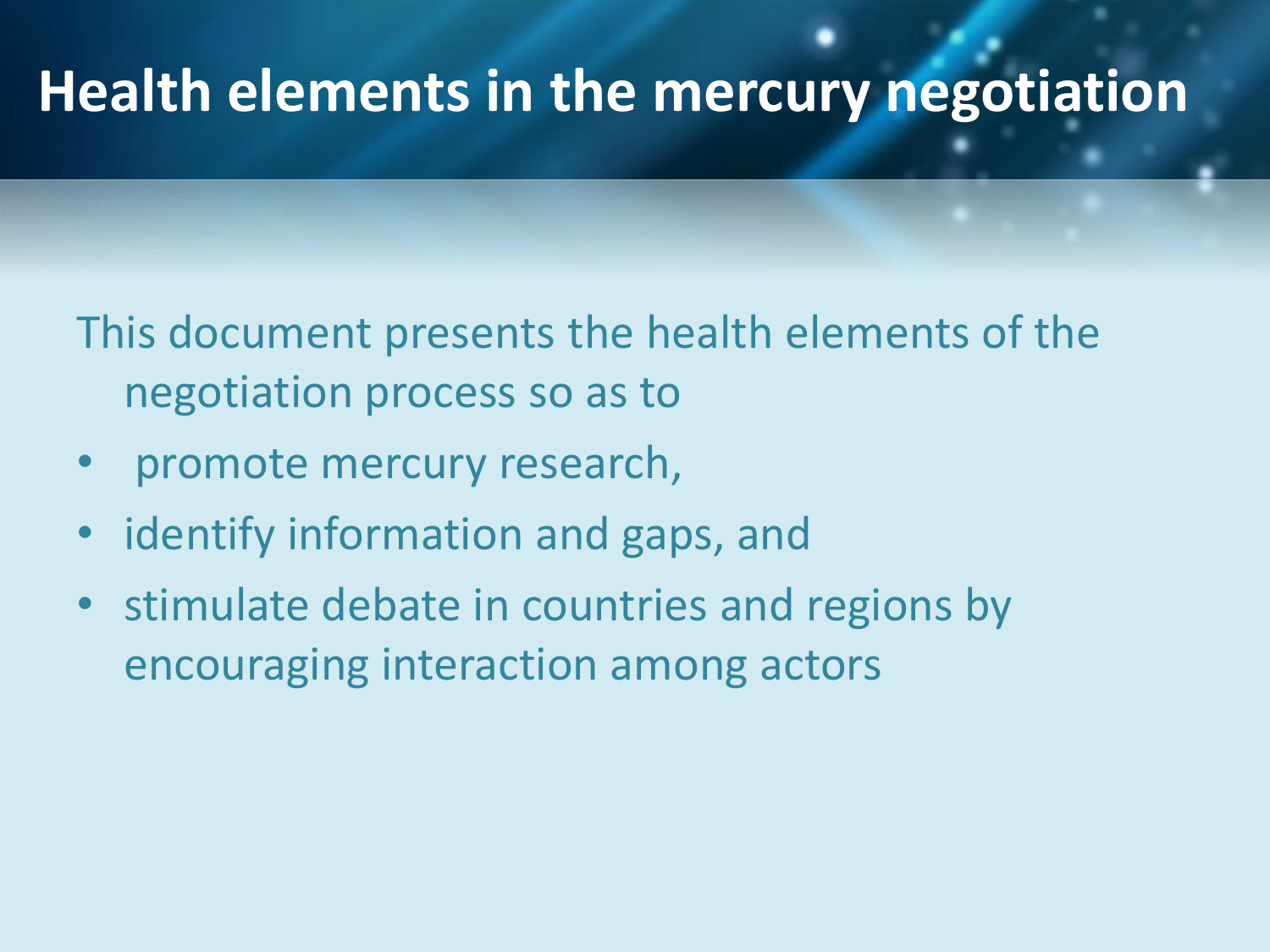# **Where are health elements identified in the negotiation process?**

#### **The Preamble**

- The health element is reflected in the opening of the first documents produced by the secretary of the negotiations and is the element that guides the entire negotiation process towards its key objective.
- The UNEP negotiation process on mercury aims *"to reduce or eliminate exposure to the negative, critical, and irreversible effects on human health and other species".*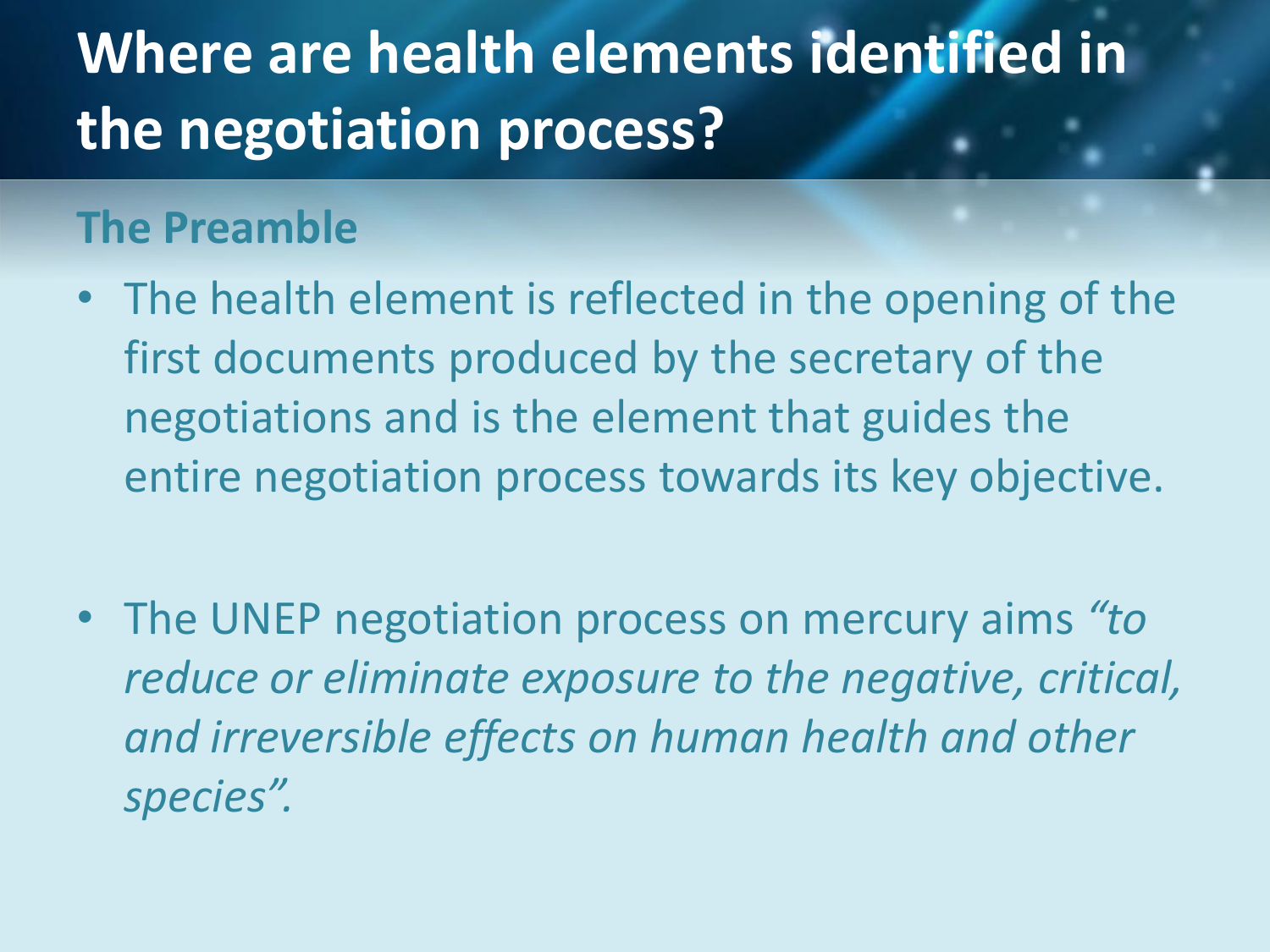# **Mercury in the Public Health sector**

- At this point there are two aspects to consider:
	- mercury in medical devices and procedures
	- mercury content in waste or elemental mercury as waste from health institutions
- The importance of reducing the health impact of the activities in the Public Health sector, has been well identified and addressed in local and global initiatives from governmental and non-governmental sectors.
- Changes in the Public Health sector have been successfully introduced and Hg free alternatives promoted to reduce Hg use in health care devices and procedures,
- •
- There are also guidelines on the proper handling, collection and (temporary/final) disposal of mercury-containing devices,
- Additionally, activities have been developed to train and create awareness in the Public Health sector.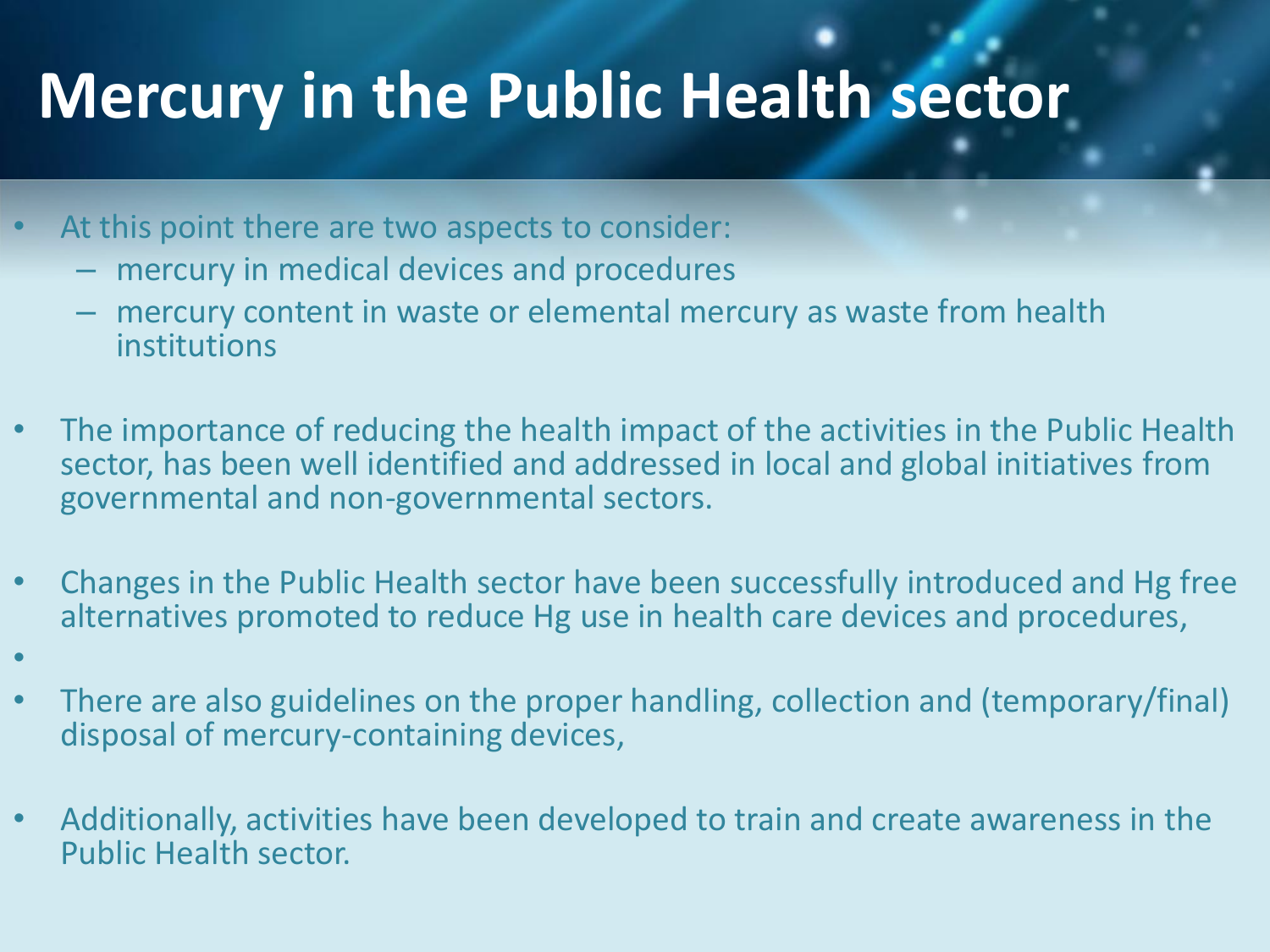# **Mercury in the Public Health sector**

#### • *Apart from those mentioned above,*

 *there are two very important issues in the field of Public Health which deserve special attention, research, and information to enable and encourage more debate and analysis of the situation by understanding the impact and differences in the approaches used in different countries and regions.*

*These two issues include mercury in amalgams and vaccines.*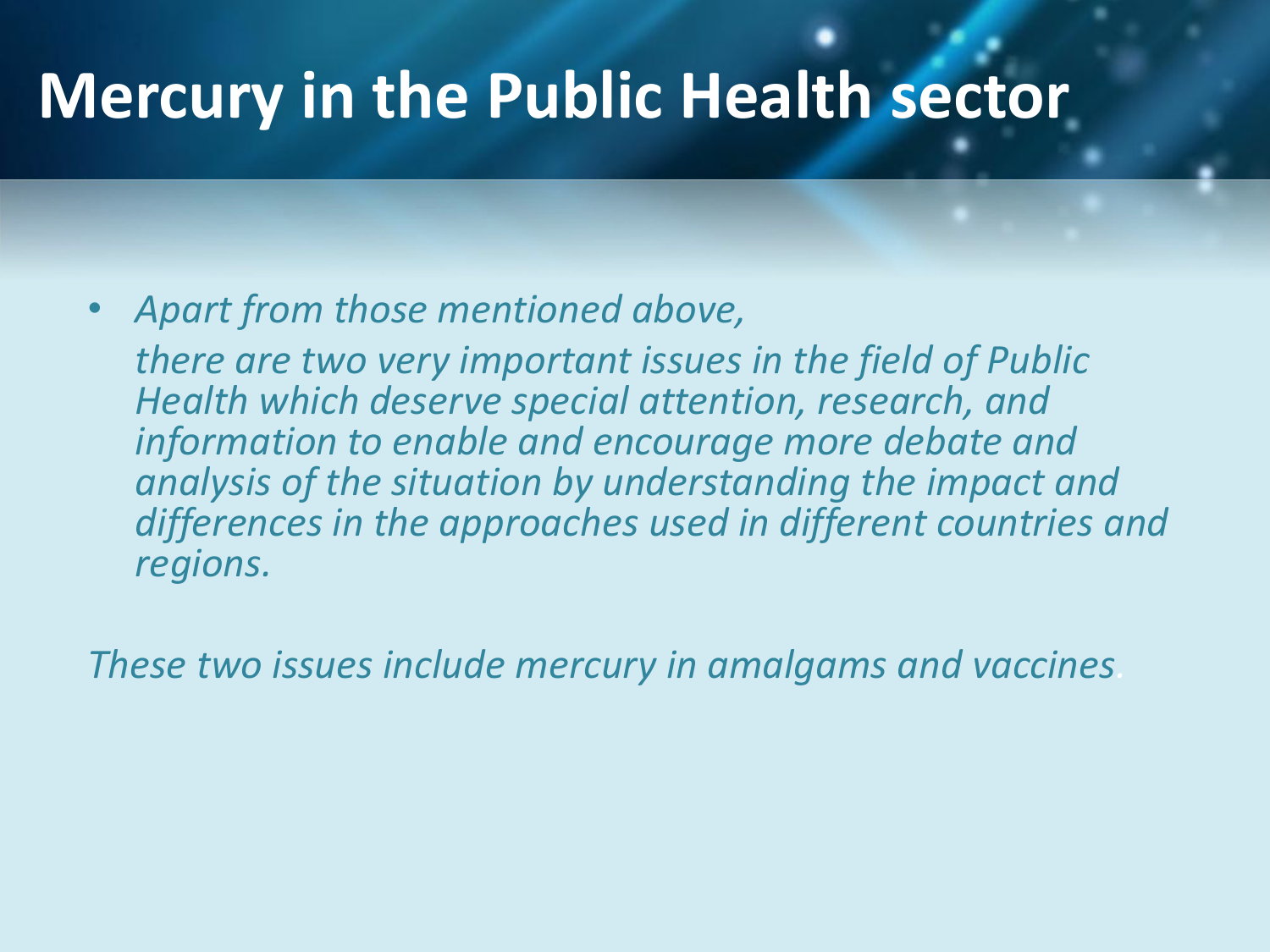#### **Mercury in dental amalgams**

In addressing this issue there are the following points to consider:

– *Feasibility of implementing the alternatives*

– *Health effects of chemicals present in alternative products to mercury amalgams*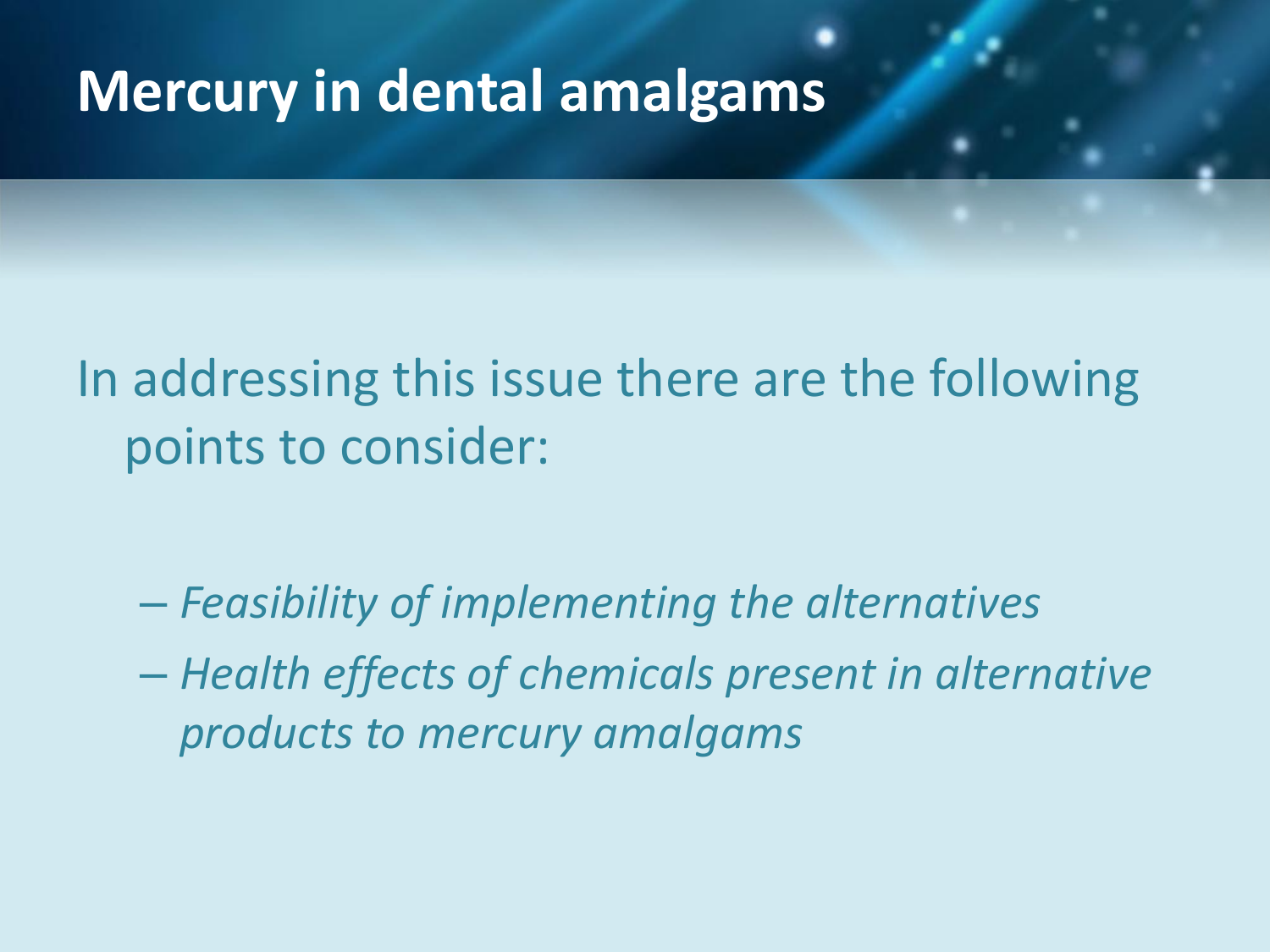# **Mercury in dental amalgams**

– *Feasibility of implementing the alternatives*

Countries must consider

- social and economic capacity of introducing mercury-free alternatives.
- burden of the health impacts on patients and workers producing and managing mercury compounds or handling of waste or in the process of the cremation of bodies.
- socio-economic determinants regarding the challenges faced to implement Public Health policies to strengthen oral health actions in developing regions (based on improving access to safe drinking water, not an easy task in developing regions even when found among the Millennium Development Goals).
- the costs involved for the Public Health system must be carefully analyzed in developing countries, but may be also an opportunity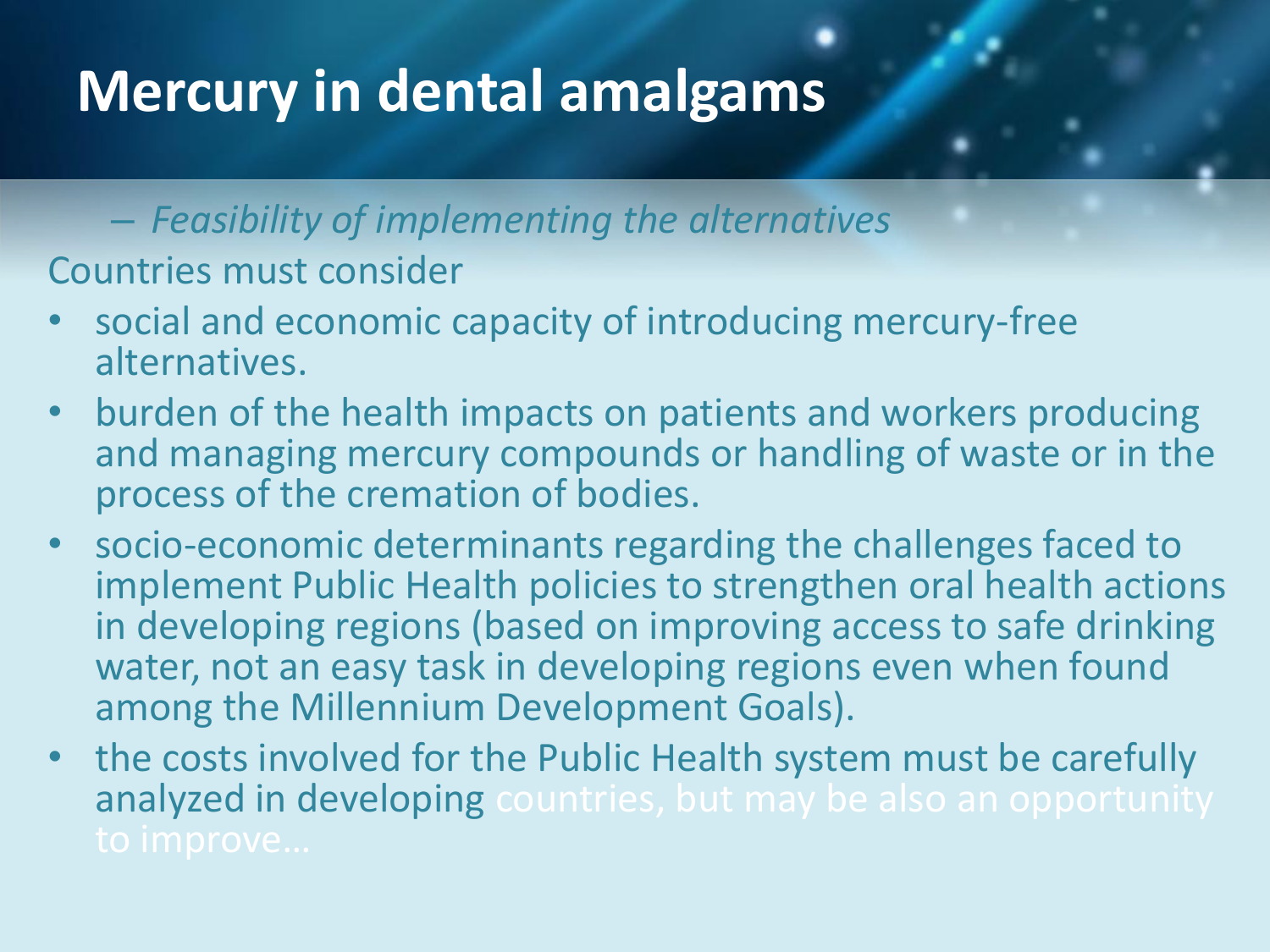# **Mercury in dental amalgams**

- *Health effects of chemicals present in alternative products to mercury amalgams*
- This has not been enough addressed when presenting alternatives to mercury amalgams
- Scientific information on potential health effects of chemicals contained in the alternatives to mercury amalgams on the market should be made available.
- Information is available and publications on the potential nature of endocrine disruptors in some chemicals found in alternatives to mercury amalgam)
- Is important to protect health and avoid creating new problems.
- The cost of the alternatives is also important information to consider.
- No less important is the role played by the World Health Organization, WHO, in strengthening its capacity to implement the necessary changes in the Public Health system, especially in developing regions and countries.
- WHO and the WHO Regional Office may help the countries representatives and lead the discussions on this topic by presenting strategies and action plans during the negotiation process to facilitate and support decision making.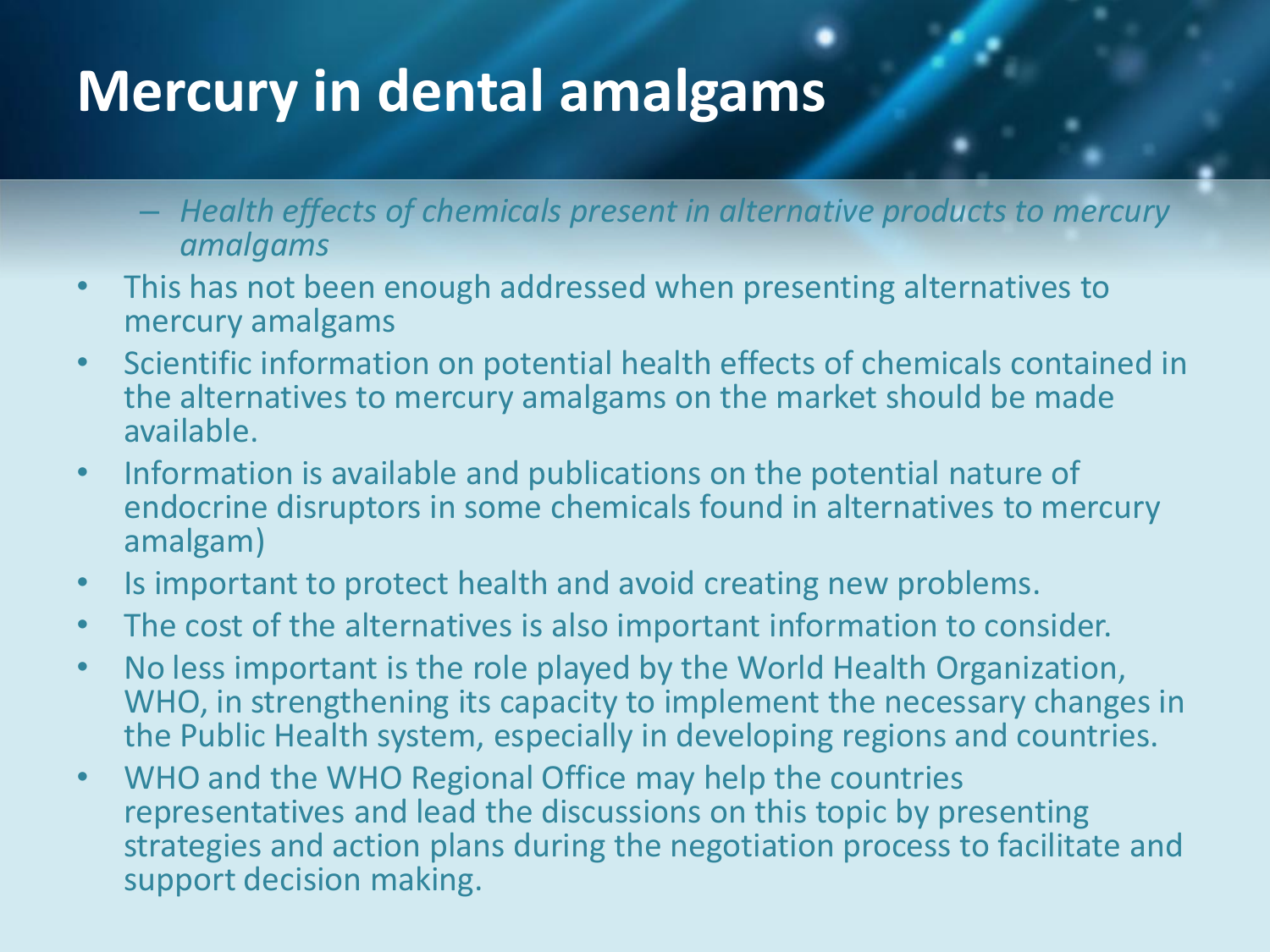- While there has not been sufficient evidence accumulated to identify the relationship between early and repeated exposure to mercury compounds present in different vaccines, one must bear in mind that some of the more developed countries and regions have already decided or taken alternative measures to administer mercury-free vaccines.
- In decision making, the most developed countries have taken community perception into account as well as consumer demand for access to safer alternatives based on the concept that the lack of information does not mean a lack of definitive scientific evidence.
- In some developing countries, Public Health authorities have analyzed the situation under a precautionary approach and explored the possibility of making a change to mercury free alternatives. It is conceivable that these developing countries could receive technical assistance to enable a change now that alternatives are available on the market.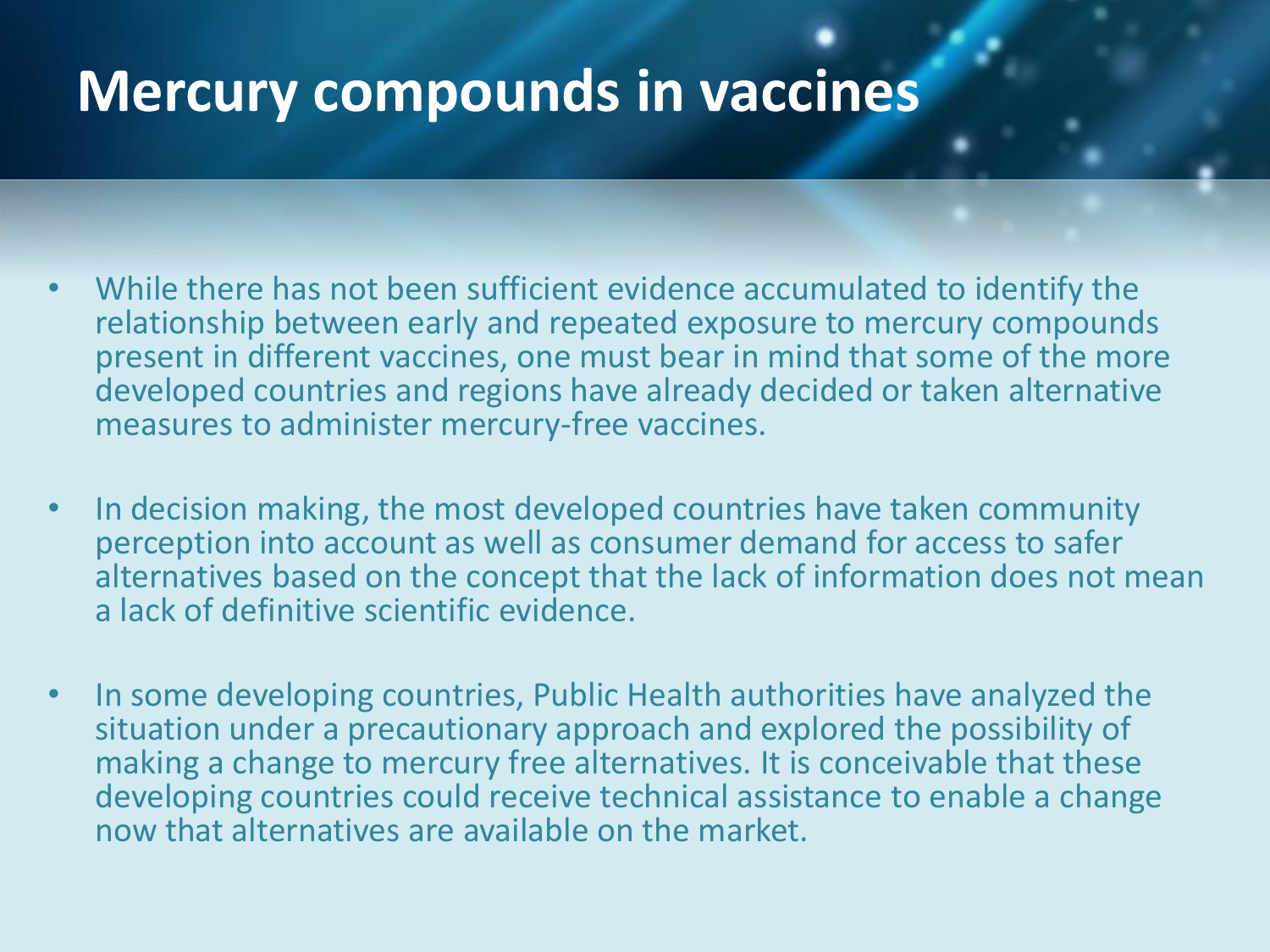# **Thiomersal or thimerosal**

- Thiomersal (also called thimerosal) is used as a preservative in many vaccines.
- In several countries the hypothesis was presented that the marked increase in autism related spectrum diseases was related to the thiomersal.
- Vast research has documented otherwise, but the public fear persists in some quarters.
- There are problems with not having adequately preserved vaccines and with decreased public acceptance.
- The results of decreased polio vaccine in Africa because of rumors of its ability to sterilize girls caused large deadly and disabling outbreaks of that preventable disease.
- Likewise, when pertussis (whooping cough) vaccine was stopped in 1977 in UK because of public fear an outbreak of the illness promptly occurred and caused more ill health than was ever attributed to vaccine use.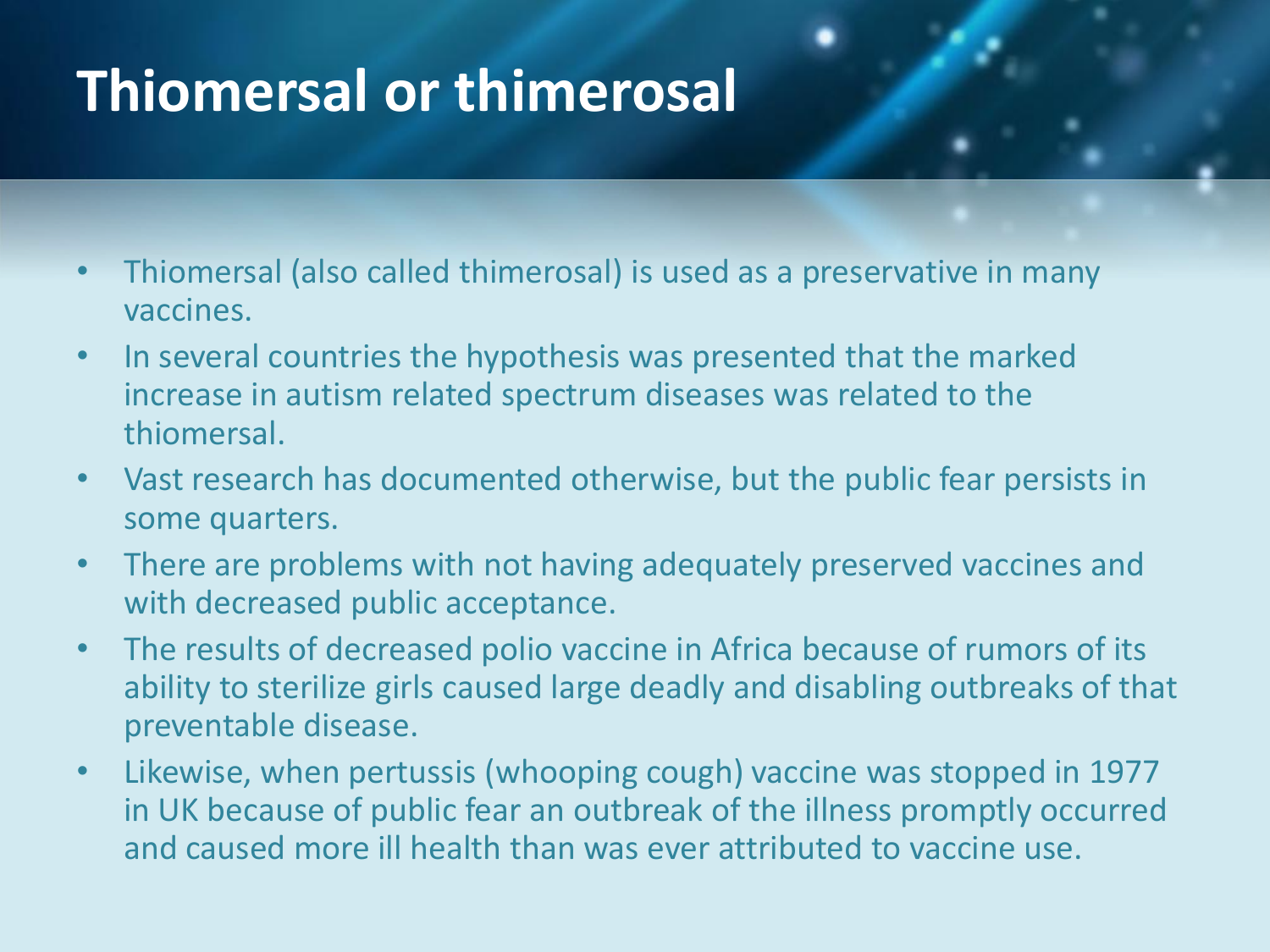At this point it is important to clarify important related issues:

- In considering the self-determination of countries to decide on the choice of mercuryfree alternatives given the fact that not all have the same Public Health conditions.
- Some developing countries have already explored the possibility of implementing a change to mercury-free vaccines based on the same arguments as those of developed countries and regions.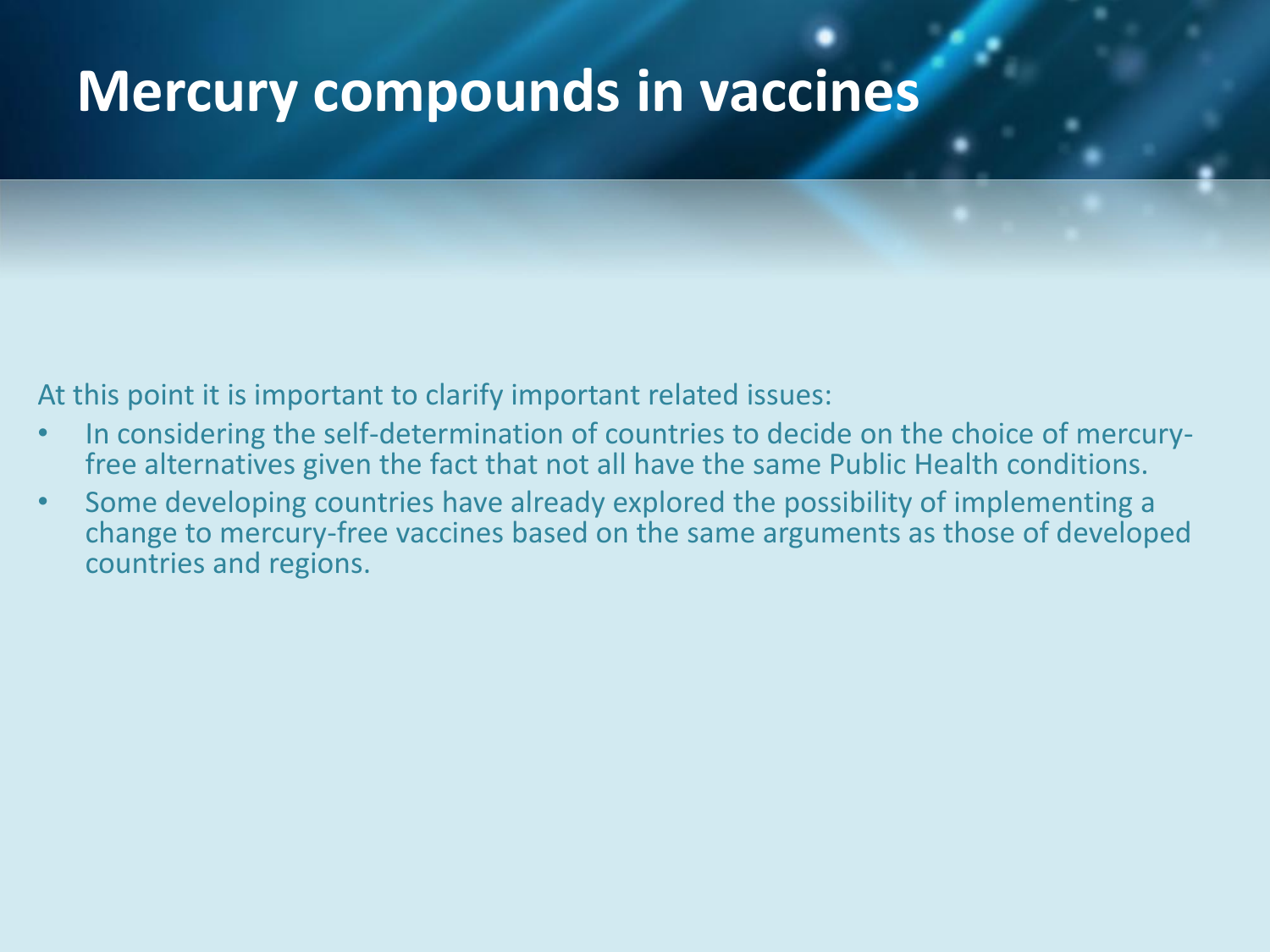It is important to note that:

- it is necessary to share clear information on the reasons why mercury compounds are still being kept in vaccines;
- the Public Health situation is different in developing countries and the decisions may vary;
- countries which have already made the decision to switch to mercury-free vaccines and those who are in a position to change should be identified;
- technical support should be provided to countries wishing to adopt mercury-free alternatives in the implementation of the Treaty as part of steps taken to eliminate the different uses of mercury;
- the World Health Organization's important role by providing technical support to countries for a change to mercury-free vaccines, by providing technical support developing technical guidelines, by instructing its regional offices in order to develop strategies and execute action plans to help implement the countries' decisions and the mandates of Treaty;
- financial assistance should be made available to countries to facilitate decisionmaking and implement the change to mercury-free vaccines once decided.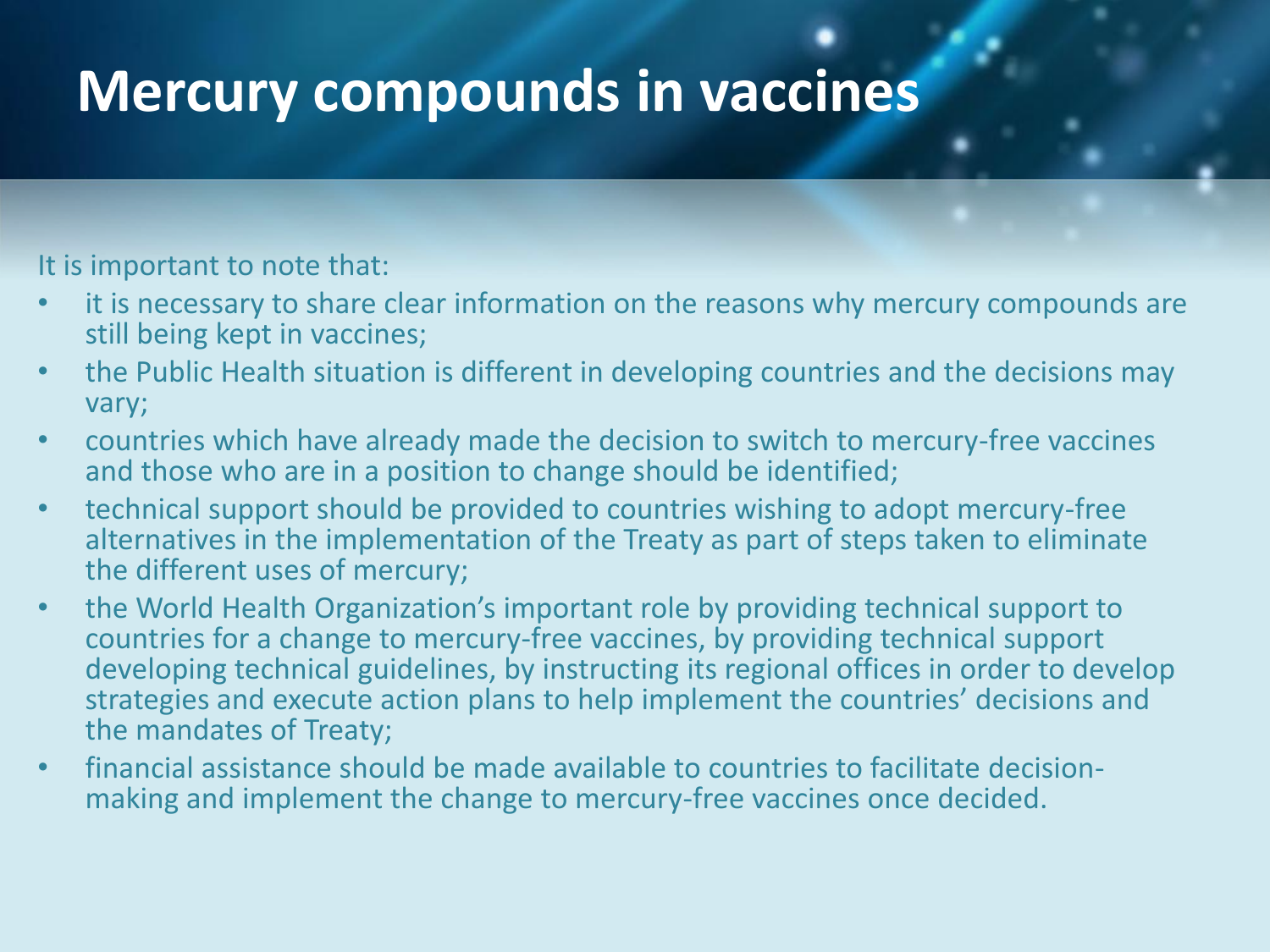Moreover, in relation to the production of mercury compounds used in vaccines (*thimerosal*), a dilemma to be considered is the continuing industrial process involving mercury and where these activities take place.

• This issue should be identified and analyzed. Currently, due to restrictions on mercury imports in some developed regions and countries, the mercury compounds for pharmaceutical uses are generally produced in the developing countries and regions.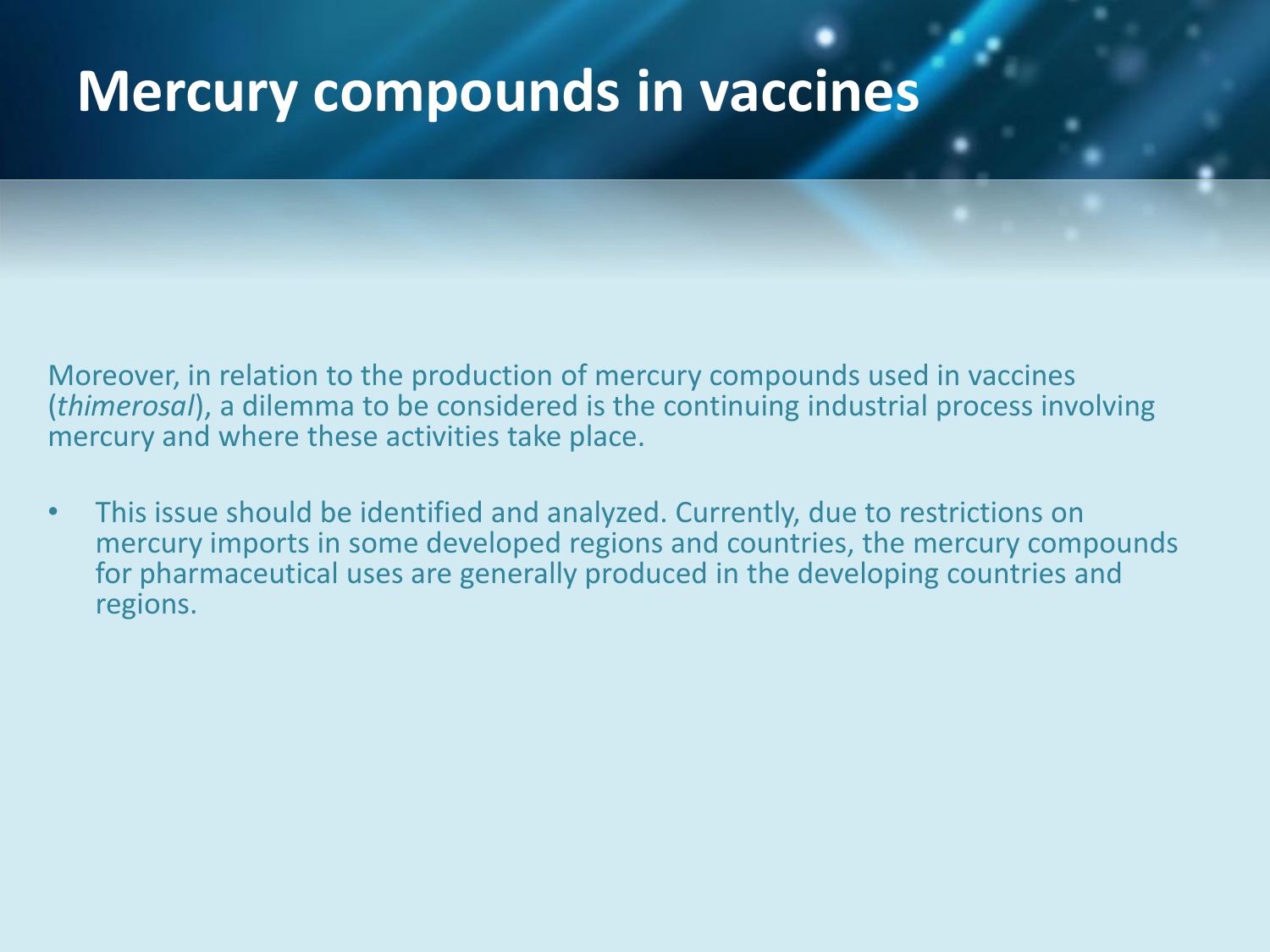These facts lead us to explore new health elements of the debate:

- firstly, considering the fact that maintaining the industrial usage of elemental mercury in developing countries which produce mercury compounds for vaccines would involve the introduction of elemental mercury in their territory;
- secondly, assessing the cost for developing countries involves the handling and disposal of mercury waste as well as the mercury containing waste derived from this activity;
- thirdly, evaluating the impact on the health of workers who are involved in this kind of activity is another health factor under the topic of workers' health.
- This analysis shows how the issue at hand introduces a health element that goes far beyond the simple decisions made by Public Health and points out other elements in decision making because it could widen the gap between developed and developing countries and is not holistically addressed.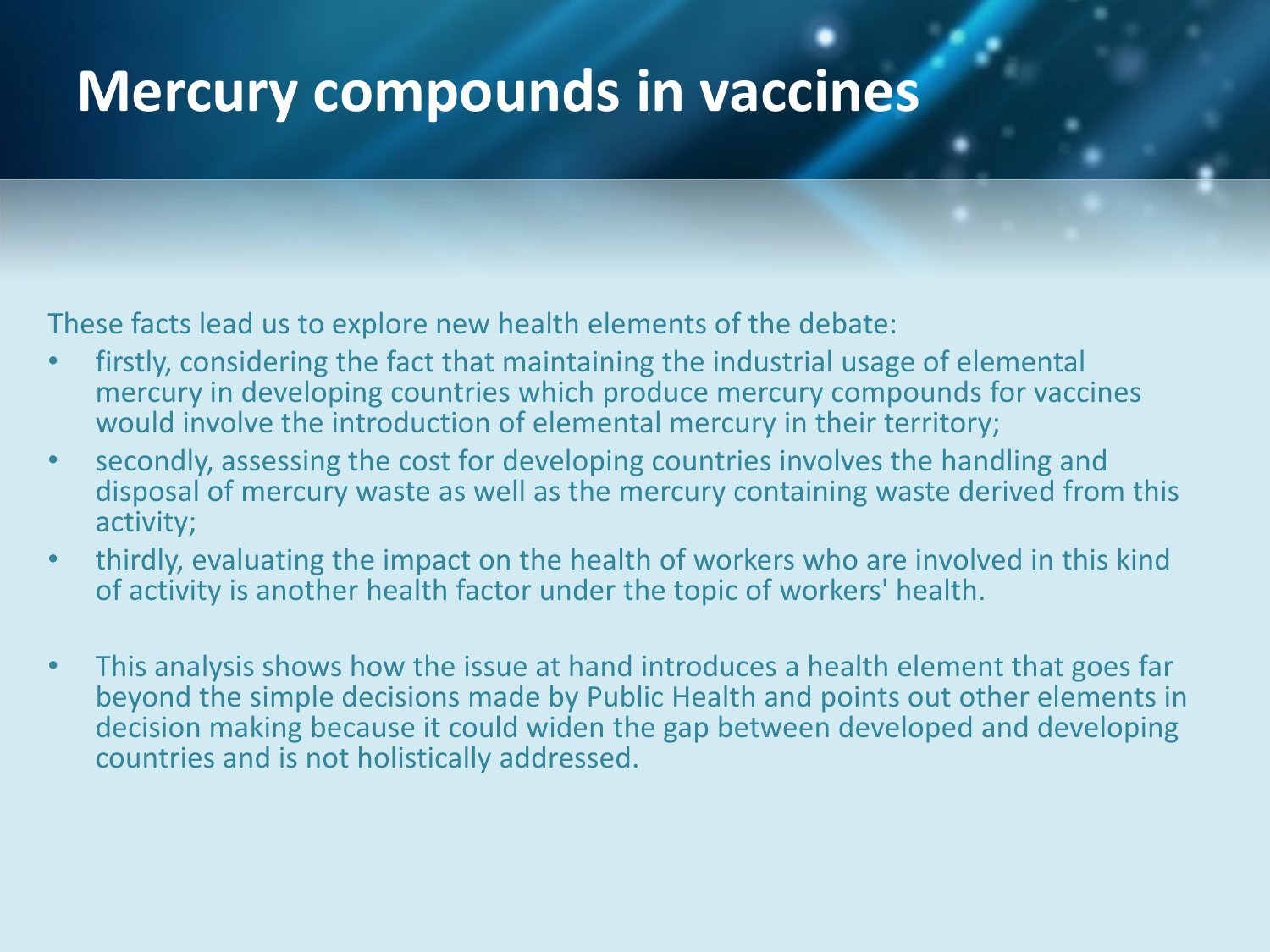### **Sites contaminated with mercury and health**

- Mercury polluted sites must be identified, evaluated and remedied. It is important to develop this approach in the negotiation process and will surely be reflected in the Treaty.
- Health elements to be considered at contaminated sites include the ways of exposure to the contaminant, the number of people exposed, and their vulnerability and possible health effects.
- This information will be used in order to assess costs, feasibility and guide decision-making to determine the urgency and strategies to be implemented along with the economic implications and costs of those decisions.
- The health elements regarding this point play a very important role and also determine the costs of inaction or delay of interventions.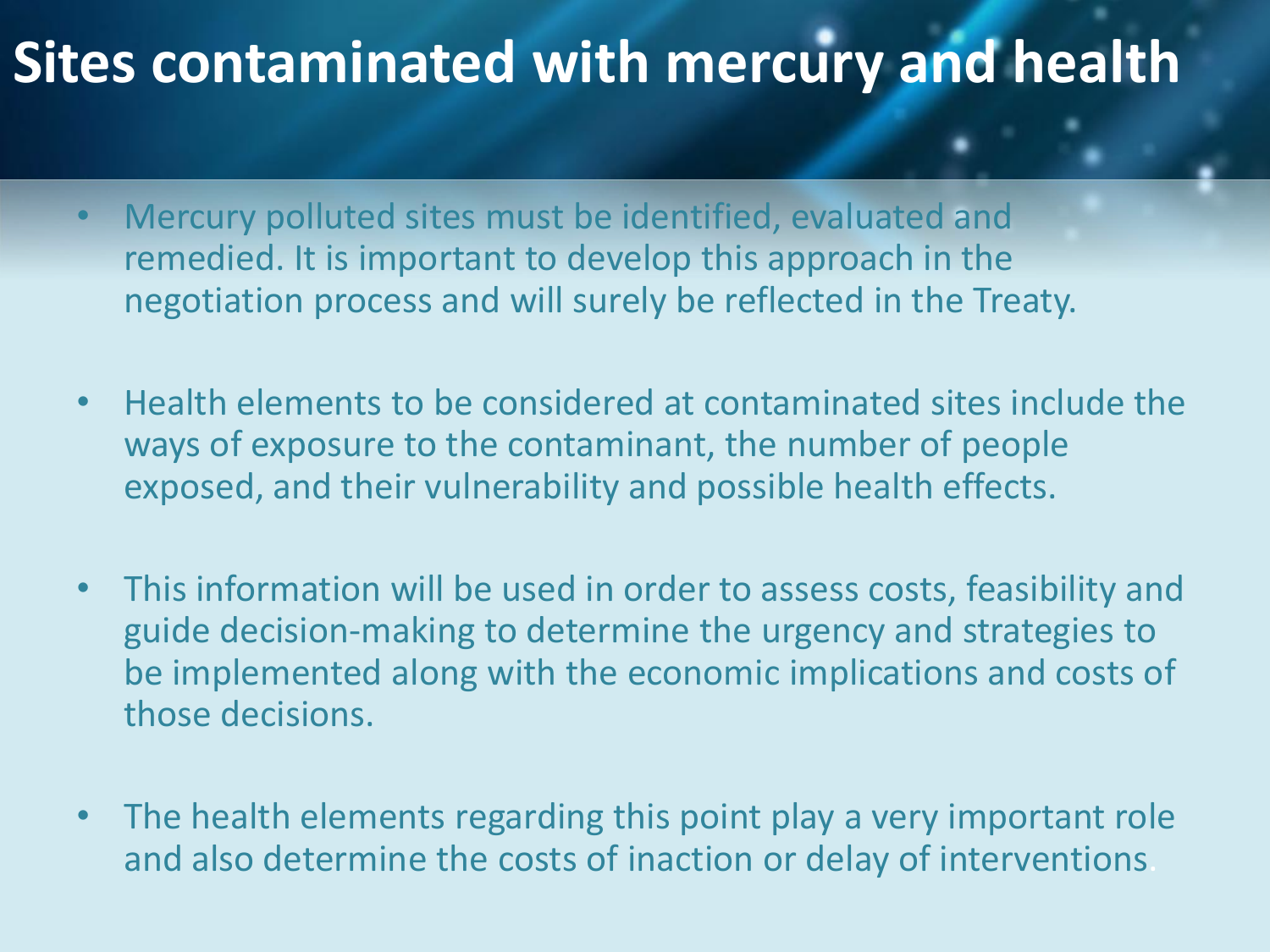# **Biomarkers as health indicators of the successful implementation of the Treaty.**

- The WHO, healthcare NGOs, and participants of INC1 have already stressed the importance of health indicators (biomarkers) in monitoring the implementation of this Treaty.
- As explained clearly in the Preamble, the Treaty's objective is to reduce the impact on health. Clearly monitoring the implementation involves monitoring the concentration of mercury in humans, especially the most vulnerable, through the implementation of biomarkers.
- This issue involves centralized coordination, possibly to be assumed by WHO in order to develop a strategy to establish benchmarks and test groups (sentinel groups) to observe, assess and strengthen capacities to promote and assure active participation of countries and regions more exposed and less developed.
- Mobilizing financial and technical resources to achieve this goal in a harmonized manner is also an important health element in the successful implementation of the Treaty in a timely manner.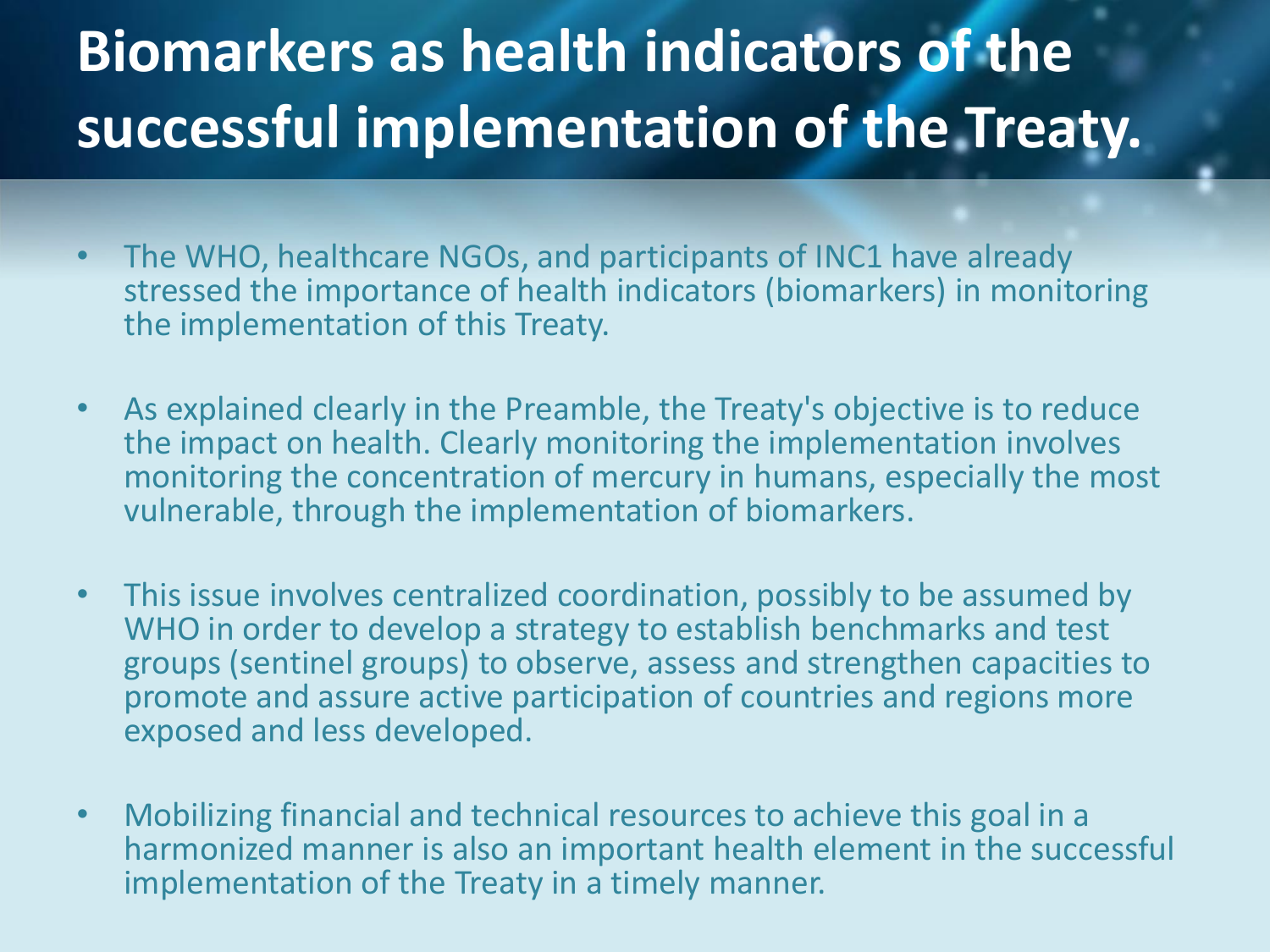# **Workers' health**

- This topic comprises both new and old obstacles.
- Health workers (and their families) involved in industrial activities that have worked or are currently working in contact with mercury or mercury compounds should be monitored. The labor unions must cooperate and participate in providing information and actively join in the successful implementation of the Treaty to protect the health of their workers.
- Also, the workers in the industrial sectors who will continue to manage mercury or mercury compounds according to the exemptions included in the Treaty must be trained and monitored. The person responsible for the safety of these potentiallyexposed workers must be considered and defined. This is undoubtedly more of a problem in the developing regions and countries given that the more developed countries have worker monitoring in place and have made the necessary changes to phase out processes using mercury in their territory.
- This health element could mean an extra financial burden for developing countries and regions because they must carry out the control of emissions and support the health costs of the mercury remaining in the industry covered by the exemptions.
- An additional health cost to consider is the exposure of workers involved in the break down and waste management of mercury containing elemental mercury or as residue from plants in disuse. Procedures should be established to train and protect workers involved in this kind of work.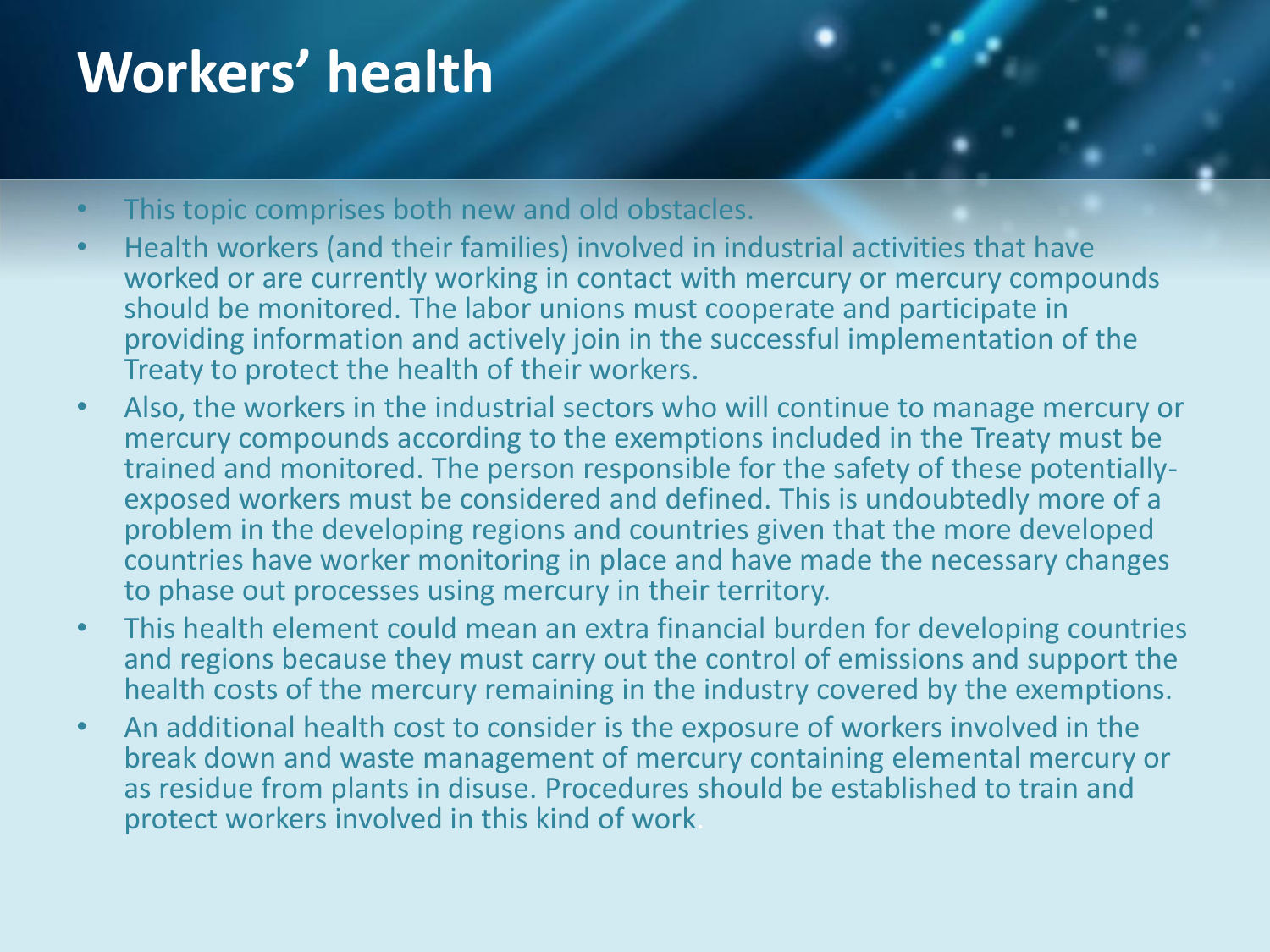## **Workers' health**

- Finally, it is important to ensure that workers who are involved in the collection, transportation, temporary or permanent disposal of elemental mercury and mercury waste or contaminated items, cleaning activities, and the remediation and/or reclamation of mercury-contaminated sites be properly informed, trained, and monitored.
- Another important health element to consider is the exposure of workers involved in dismantling industrial plants and structures containing and contaminated with mercury. In this case the workers are involved in the dangerous work of managing mercury containing elements on an industrial scale. In this case workers should be informed in advance of the kind of dangerous work that they will be performing. They have to be prepared and trained to work and handle dangerous waste as well as monitored biologically. Workers involved in these kinds of hazardous activities, activities that in many cases will be a consequence of the treaty, will be in grave danger of exposure to mercury. To avoid workers health effects and exposure to mercury during these activities, workers must be correctly informed, trained and monitored.